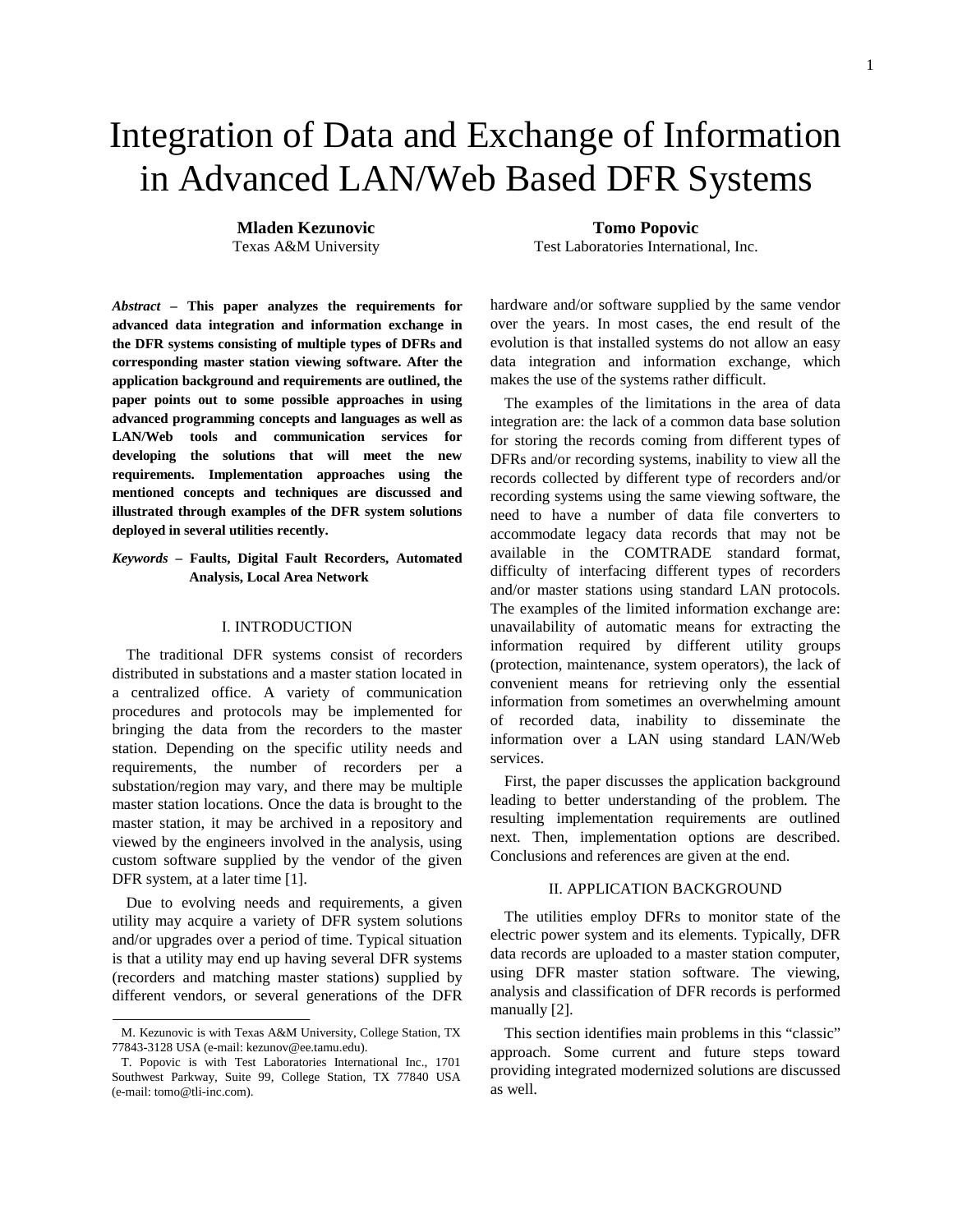## *A. Problems in Existing DFR Systems*

Main problems of the "classic" approach to DFR systems solutions are summarized in the list bellow:

- DFR records cannot be efficiently analyzed manually due to an overwhelming number of records obtained in a moderately sized system.
- Use of different master station programs increases training costs since the master station software from different vendors have distinctively different features as well as the look and feel.
- Slow response (i.e. DFR data analysis takes time) is an impediment if several records supplied by different DFRs for the same event must be uploaded and analyzed.
- Highly-skilled people devote a lot of time to routine tasks because most of the records may just confirm the proper operation of the equipment being monitored.
- Non-selectivity (i.e. DFR records are not event prioritized) is an issue if the operator must sort out the records for the analysis purposes.
- Inefficient data archival and retrieval due to rather primitive means of storing and retrieving the data.
- Lack of ability to integrate data coming from different DFR types is evident when one attempts to integrate the different DFR systems and services.

## *B. Moving Toward Integrated Solutions*

First big step towards integration in the field of DFR systems was the introduction of the COMTRADE file format [3]. DFR vendors are gradually accepting a new format opening a door for easier data integration. Most of the vendors are still keeping their own native DFR file formats or developing new ones and just providing additional utility programs or commands for exporting data in COMTRADE file format. Unfortunately, this export-to-COMTRADE feature, in most cases, is not configurable for automated operation. Also, the COMTRADE format specification allows freedom, to some extent, on how to provide information inside the files. This leads to situations where different software packages supporting COMTRADE file format cannot exchange data among themselves due to the lack of standardized descriptions of the files and signals inside. In addition to the original COMTRADE standard specification [3], there are the latest IEEE revision [4] and IEC version [5]. Having three versions currently being used increases a possibility not to be able to exchange DFR data among different types of software packages due to inconsistencies between different versions.

One step further was the introduction of the standardized IEEE file naming convention for the time sequence data [6]. The proposed convention defines coded schema for naming the data files. Such file names can enable easier handling of large volume of files as well as unique file identification since the file name should contain unique information about the event: date, time, station, company, duration, location etc. Benefits of using this standardized file naming schema should encourage DFR and related software vendors to provide the support, which is not a common feature today.

 There is still a lack of a standardized approach to communication protocols for DFRs and convention for providing information on parameters that describe system objects (signals and associated equipment) monitored by DFRs.

Having a standardized communication protocols would allow much easier integration of DFR systems and enable interchangeability of one type of DFRs with another. Future DFR systems may utilize standards like the one recently proposed by IEC [7]. Unfortunately, at present, we may still be far from that possibility. Currently, a common approach is to use master station software from each DFR vendor to download DFR data file in its native format to the PC workstation that is on the corporate Intranet. The master station software should be configured to automatically collect DFR data files and make them accessible through LAN. Preferably, DFR data should be automatically converted to the COMTRADE file format, but that feature is not common for all master station programs.

## III. IMPLEMENTATION REQUIREMENTS

This section discusses the requirements for data integration and information exchange in advanced DFR systems. The following set of system implementation requirements has been identified:

- DFRs wiring. Each substation needs to be equipped with one or more DFR units that will provide monitoring of all important signals. For analog signals, it is recommended to monitor all three phases as well as the residual for both voltages and currents. For digitals, it is recommended to monitor as many as possible of the signals related to protection circuits such as primary and backup relay trip, breaker open and close position, breaker failure, carrier start and receive contacts etc.
- Communication interfaces. Each substation needs to be equipped with at least one communication channel (e.g. telephone line with modems, Ethernet, etc.) enabling easy access to DFR data. Communication has to provide an ability to query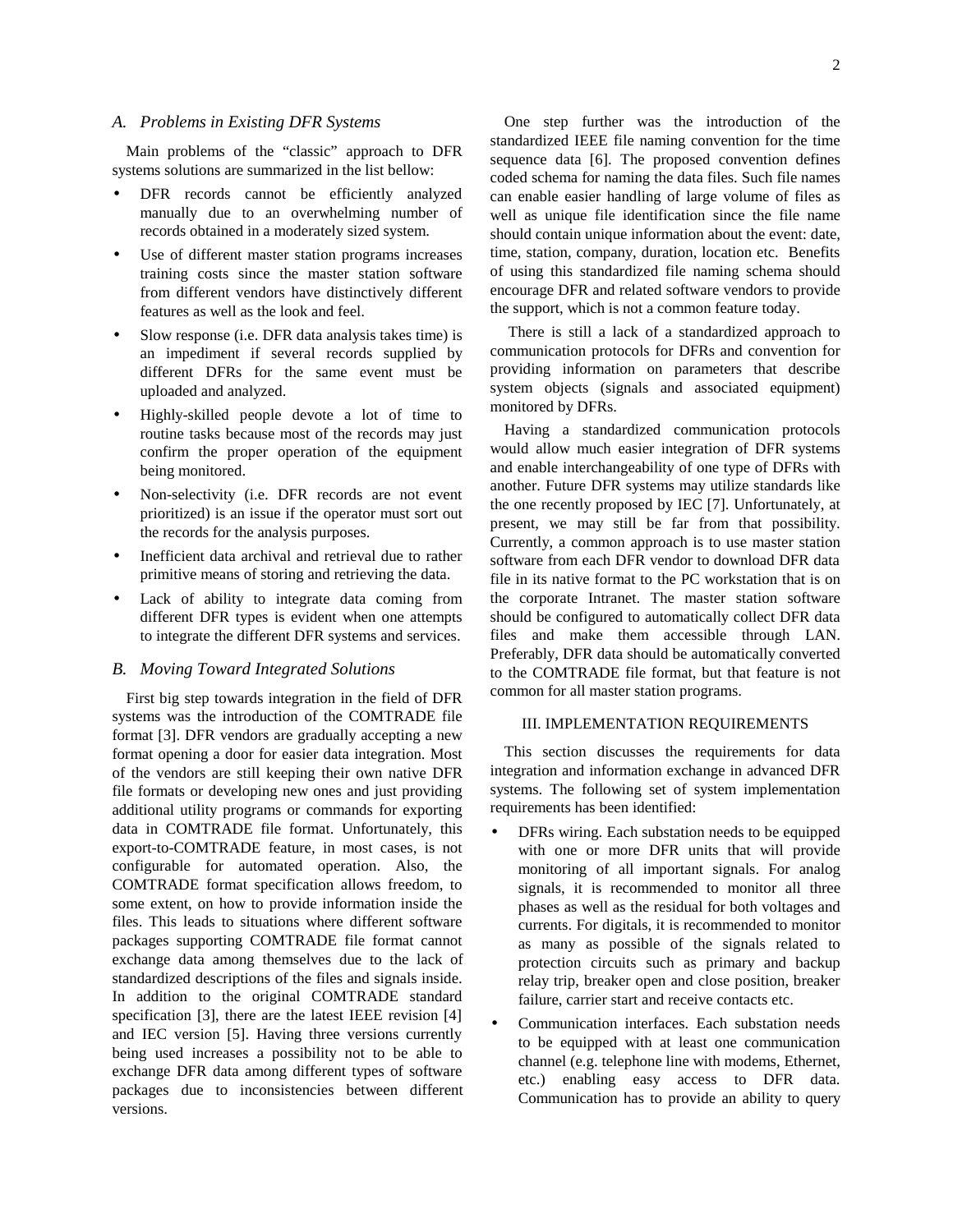DFRs for presence of new data as well as to enable quick data transfer.

- Collecting DFR data. Various schemes for collecting data from DFRs may take place. Typically, there is a need for vendor's master station software to be running continuously and collecting DFR data automatically. There are two typical setup configurations: 1) auto-poll, when master station software polls DFRs and downloads new data; 2) auto-call, when DFR initiates uploading of new data to master station software. An alternative option is to use third-party products for direct communication with and automated data collection from DFRs. This alternative solution may be hard to maintain because of variety of transfer protocols, native DFR file formats etc.
- Conversion of native DFR formats. All the DFR data needs to be converted to COMTRADE file format according to the most recent version of the standard, prior to any further processing. As mentioned in previous section, it is important that the DFR setup and conversion module allow providing of all the information about signals and equipment being monitored by DFR.
- File naming convention. System should provide support for more advanced file naming convention. It is preferred that the file naming conforms to the recent IEEE proposal [6].
- Component information. System should provide support for handling descriptions and important information on system components being monitored by DFRs. Example of these parameters are: transmission line and circuit breaker names, line length, line impedances, relation between signals and objects, etc.
- Analysis goals. Main goals of the analysis are: detection and classification of the fault or the disturbance; verification of the correctness of the protection system operation; fault location calculation. The analysis should be performed automatically, and triggered by the occurrence of new incoming DFR data.
- Broadcasting options. System needs to provide the means for automated dissemination of both DFR data and relevant additional information such as analysis reports, component parameters etc. System should provide automated file copying over corporate Intranet for the archival purposes as well as sending notifications and reports using emailing, faxing, paging and/or printing services.
- Centralized database and access to data. All the DFR data, once converted to COMTRADE,

together with the analysis reports and additional available information should be automatically stored into a centralized database. The database should allow an easy access and retrieval as well as advanced features for searching. Besides, "live" data such as DFR records and analysis reports, the database has to contain the system configuration data used to describe various components.

- User interfacing. System needs to provide tools for searching, accessing, and viewing DFR data, analysis reports as well as the system configuration data. All the user interface tools need to be universal and enable viewing the information in the same way regardless of the origin and DFR type.
- Technology compatibility. Integrated system needs to be compatible with PC systems running Windows operating system as well as to be capable of using available communication and network protocols and web technologies for intensive data exchange.

# IV. IMPLEMENTATION OPTIONS

An integrated DFR system solution can be configured in several different ways to match various system architectures and to serve the various needs of different users. Example configurations of systems recently deployed in the utilities are illustrated in the following sections.

Described configurations are based on the suite of software applications called DFR Assistant [8]. This software features a client/server platform where both client and server applications can be configured in several ways in order to better accommodate the specific system requirements.

## *A. Integration Building Blocks*

This section describes main integration building blocks used for configuring the client and server applications. Later, in the following sections, these building blocks will be used to describe different implementation options. The building blocks are:

- File format filters  $-$  modules for converting native DFR data files into COMTRADE file format.
- Expert system  $-$  module for analysis, classification and fault calculation.
- DFR Communication optional module for direct interfacing to DFRs (without master station).
- Broadcaster module that provide services for dissemination of both DFR data and analysis reports (fax, email, print, page, web).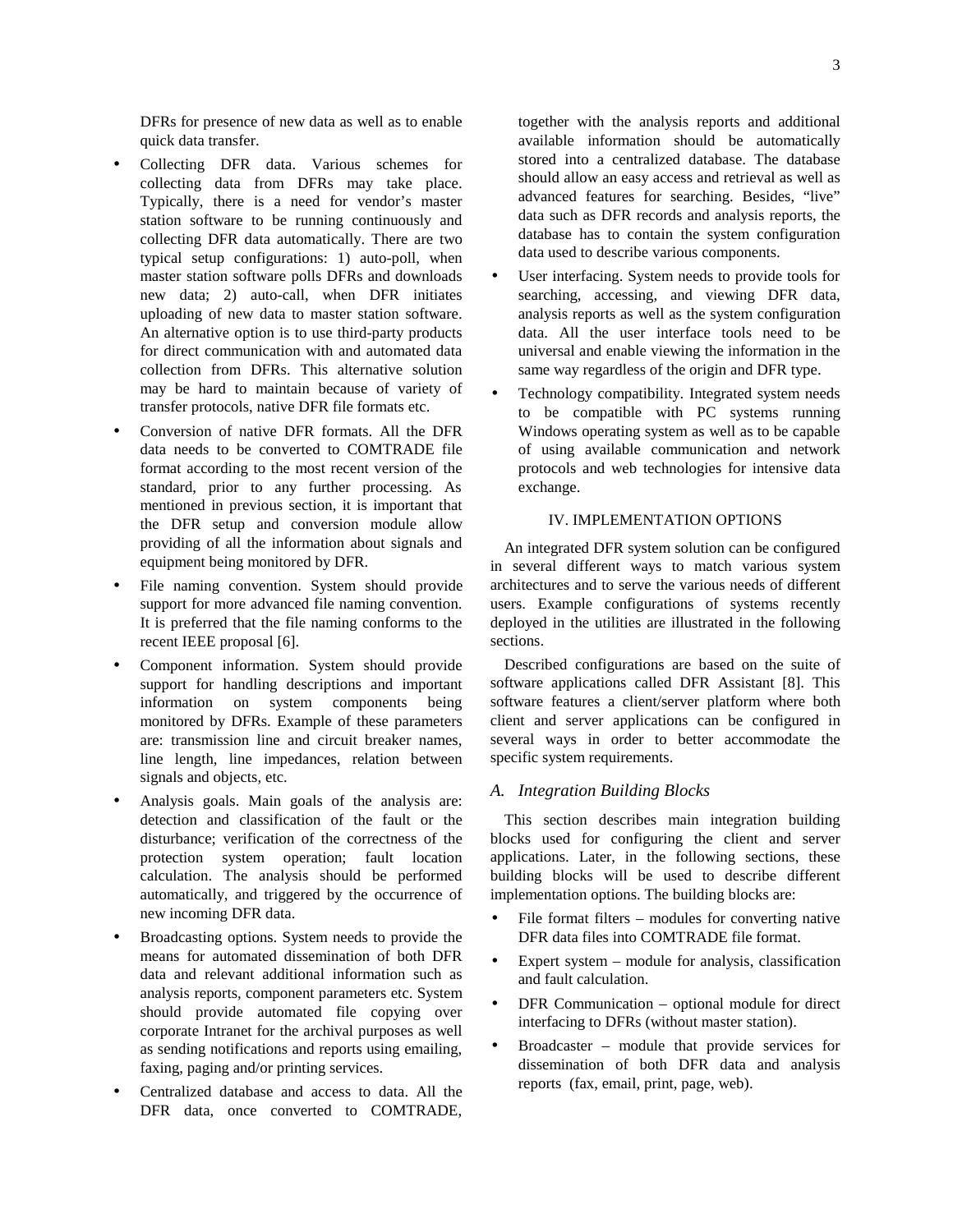- Database centralized database for archival of DFR data, analysis reports, system configuration.
- System Analysis module for more elaborate substation and system-wide analysis.
- GUI set of user interface applications.
- Web Server centralized web-based application for Intranet access to DFR data and reports via corporate network.

#### *B. Autonomous System*

This is the simplest configuration. It is characterized by possible absence of the system database and centralized data distribution services. In this case, a system is usually reduced to providing the conversion to COMTRADE format, analysis, broadcasting of DFR data and analysis reports, and viewing the records and analysis reports by multiple users [9]. Figure bellow illustrates the architecture of this type of the system.

File Format Expert<br>System Filters **DFR** ASSISTANT CLIENT **DFR** Reports mmo Broadcaster DFR

Fig. 1. Configuration of the Autonomous System

Typically, a solution is installed on a single PC and accesses DFR data files on the master station computer via LAN. Normally, master station software can be installed on the same PC, or the system directly queries and reads event data from DFRs. This configuration is recommended for a small number of recording devices.

This type of the system is characterized by the analysis centered on a faulted transmission line in the monitored substation. As a result, DFR files are converted to COMTRADE format and accompanied with an analysis report.

Adding the Communication module, File Format Filter modules and Broadcaster module can upgrade the configuration discussed above. This provides direct link between the analysis system and the recording device, direct importing of files in native formats of the recording device, and transmission of the analysis reports to the registered users.

System-wide analyses is not supported nor are the centralized data archival and dissemination. DFR data and reports are copied to selected folders on the local computer only.

## *C. Centralized System*

This is a more complex version of the DFR Assistant based solution and all the implementation issues described in the requirements section are involved in this case. The system is characterized by the centralization of all the system functions. This configuration is normally implemented for systems consisting of multiple DFRs and master stations provided by different vendors. Computer hosting the DFR Assistant applications is usually a dedicated one and data downloading is done using separate master station computers that make DFR data files available through a LAN connection [10]. This configuration can be implemented with a single computer, too. Figure bellow illustrates the architecture of this type of the system solution.



Fig. 2. Architecture of the Centralized Configuration

In this system, both the client and server are installed on the computer at the central location (e.g. in the central office). DFR event files are transferred to DFR Assistant computer (e.g. using DFR Master Station software and copying DFR data files via LAN). Therefore, only an indirect link between DFR Assistant and DFRs exists. Event files can be in either the COMTRADE or the native DFR format if optional conversion modules are added.

This type of the system is characterized by the twotier analysis. First, the Expert System module carries out the analysis centered on the faulted transmission line in a substation. Second, the System Analysis module performs more elaborate, substation- and system-wide analysis.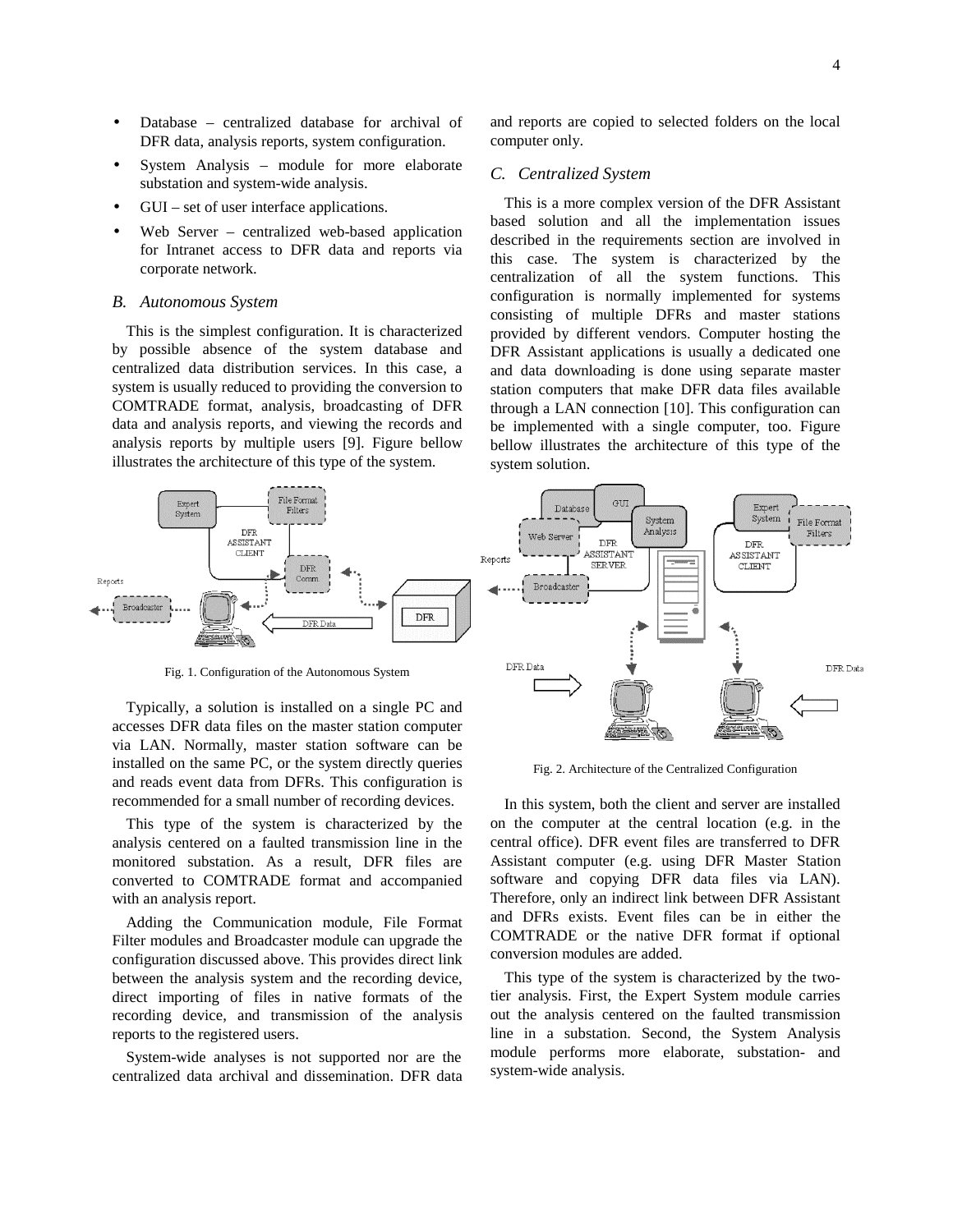Centralized data archival (of event reports and event data) is an inherent feature of this system. The addition of optional Web Server, Broadcaster and Report Viewer provides sophisticated and user-friendly data and report dissemination.

## *D. Distributed System*

This configuration is characterized by the centralized data archival and dissemination (Server) on one side and distributed event analysis (Client) on the other side. This configuration is normally implemented for systems consisting of large number of DFRs [11]. Faster time response is an additional reason for the selection of such a system. Computer hosting *Server* is usually very distant from Client computers(s). Event data transfer from DFRs to local PCs can be done using separate computers (master station computers) or directly using DFR Communication module. Fig. 3 depicts the architecture of this type of the system.



Fig. 3. Architecture of the Distributed Configuration

The system is also characterized by the two-tier analysis. First, the Expert System modules on local computers carry out the analysis centered on the faulted transmission line in a substation. Second, more elaborate, substation- and system-wide analysis can be performed by the System Analysis module (part of the Server).

Centralized data archival (of event reports and event data) is an inherent feature of this system. As before, the existence of the Web Server and Broadcaster provide for sophisticated and user-friendly data dissemination.

## V. USER INTERFACE

For all described implementation options, there is a set of universal tools for user interfacing. Configuring

| Untitled - DFR Assistant System Builder<br>$ \Box$ $\times$                                     |
|-------------------------------------------------------------------------------------------------|
| View Tools Database Option Help<br>Edit<br>Eile                                                 |
| 6 日 3 日日 4 生 1 牡牛 4 出 ?<br>ם                                                                    |
| 田 & Angleton                                                                                    |
| Bellaire_138kV                                                                                  |
| Bellaire_138kV                                                                                  |
| San Felipe Ckt 09                                                                               |
| $\begin{array}{c} \begin{array}{c} \begin{array}{c} \end{array} \end{array}$ H.O. Clarke Ckt 09 |
| Jeanetta Ckt 05                                                                                 |
| Britmoore Ckt 24                                                                                |
| San Felipe Ckt 37                                                                               |
| Garrot Ckt 37                                                                                   |
| $\begin{bmatrix} 1 \\ -1 \end{bmatrix}$ Ulrich Ckt 35                                           |
| $\begin{smallmatrix} &\bullet\\ \bullet\\ \bullet\end{smallmatrix}$ ,<br>Autotransformer #5     |
| 138KV Northeast Bus                                                                             |
| 13BKV Northwest Bus                                                                             |
| 138KV Southwest Bus                                                                             |
| San Felipe Ckt 09-Primary                                                                       |
| San Felipe Ckt 09-Backup                                                                        |
| H.O. Clarke Ckt 09-Primary                                                                      |
| For Help, press E1                                                                              |

Fig. 4. System Builder – Setting up the system configuration

All the DFR data and reports are stored in the centralized database and available on the web through corporate Intranet (Fig 5.).

| Edit.<br>View<br>Favorites                        | Tools<br>Help                                                            |                                                     |                                       |            |                                                                                   |                          |              |                          |                         |
|---------------------------------------------------|--------------------------------------------------------------------------|-----------------------------------------------------|---------------------------------------|------------|-----------------------------------------------------------------------------------|--------------------------|--------------|--------------------------|-------------------------|
| $\mathbb{Z}$<br>að.<br>Stop<br>Forward            | 耐<br>۲a<br>Refresh<br>Home                                               | Q<br>ित<br>Search Favorites                         | 63<br>History                         | 로.<br>Mail | 9<br>図<br>$P_{\text{init}}$<br>Edit                                               | 圓<br>Discuss             |              |                          |                         |
| Address (2) http://dirassistant/dirassistanthome/ |                                                                          |                                                     |                                       |            |                                                                                   |                          |              | $\overline{\phantom{a}}$ | PGo Links <sup>39</sup> |
| Home                                              |                                                                          |                                                     | $\vert \cdot \vert \cdot \vert$ >   > |            | Details                                                                           | Search                   |              |                          |                         |
| Events                                            | Date/Time                                                                | Substation                                          | <b>Branch</b>                         |            | <b>Event</b>                                                                      | Location                 |              | Outcome                  |                         |
|                                                   | 11/16/00 8:58:51 PM                                                      |                                                     |                                       |            | S.R.Bertron 69 KV Champion Int. Cld 23 DFR INITIALIZATION                         | $\overline{a}$           | NO CLEARANCE |                          |                         |
| Users                                             | 11/26/00 7:46:41 PM                                                      | CedarBavou345                                       |                                       |            | P.H. Robinson Cld 97 EXTERNAL_DISTURBANCE 0                                       |                          | NO_CLEARANCE |                          |                         |
|                                                   | 11/26/00 7:46:03 PM                                                      | CedarBayou346                                       | King Cld 97                           |            | EXTERNAL DISTURBANCE 0                                                            |                          | NO CLEARANCE |                          |                         |
|                                                   | 11/26/00 7:17:39 PM                                                      | CedarBayou346                                       | King Cld 97                           |            | EXTERNAL DISTURBANCE O                                                            |                          | NO CLEARANCE |                          |                         |
|                                                   | 11/26/00 6:40:19 PM                                                      | CedarBayou346                                       | King Ckt 97                           |            | EXTERNAL DISTURBANCE O                                                            |                          | NO_CLEARANCE |                          |                         |
|                                                   | 11/16/00 4:36:40 PM                                                      | CedarBayou346                                       |                                       |            | P.H. Robinson Cld 97 DFR_INITIALIZATION                                           | n.                       | NO_CLEARANCE |                          |                         |
|                                                   | 11/14/00 1:08:08 AM                                                      | S.R.Bertron 69 kV Champion Int. Ckt 23 ABCOND_FAULT |                                       |            |                                                                                   | 7.6815                   |              | CLEARANCE SELF REMOTE    |                         |
|                                                   | 11/14/00 12:48:02 AM S.R.Bertron 69 kV Champion Int. Cld 23 ABCOND_FAULT |                                                     |                                       |            |                                                                                   | 7.7608                   |              | CLEARANCE SELF REMOTE    |                         |
|                                                   | 11/13/00 10:11:53 PM S.R.Bertron 69 kV Champion Int. Ckt 23 GND FAULT    |                                                     |                                       |            |                                                                                   | n.                       |              | CLEARANCE SELF REMOTE    |                         |
|                                                   |                                                                          |                                                     |                                       |            | 11/13/00 1:25:05 AM S.R.Bertron 69 KV Champion Int. Ckt 23 EXTERNAL DISTURBANCE 0 |                          | NO_CLEARANCE |                          |                         |
|                                                   |                                                                          |                                                     |                                       |            |                                                                                   |                          |              | Page: 1 of 20            |                         |
|                                                   |                                                                          |                                                     |                                       |            | <b>Breaker</b>                                                                    | Event                    |              |                          |                         |
|                                                   |                                                                          |                                                     |                                       |            | The breaker status is:<br>PRBO<br>correct.                                        |                          |              |                          |                         |
|                                                   |                                                                          |                                                     |                                       |            |                                                                                   |                          |              |                          |                         |
|                                                   |                                                                          |                                                     |                                       |            | Specify event search criteria:                                                    |                          |              |                          |                         |
| Client:                                           | ĪАI                                                                      | $\overline{\phantom{a}}$                            | Substation: All                       |            |                                                                                   |                          | Circuit:     | All -                    |                         |
| Priority:                                         | $\overline{\phantom{a}}$<br>High                                         |                                                     | Event:                                | All        |                                                                                   | $\overline{\phantom{a}}$ | Outcome: All |                          |                         |
| Breaker.                                          | ĪАII                                                                     | ▿                                                   | Relay:                                | <b>AI</b>  |                                                                                   | ۳                        |              | Set<br>disk              |                         |
| Any Date -                                        |                                                                          |                                                     |                                       |            |                                                                                   |                          |              | Go                       |                         |
| <b>Fils</b>                                       |                                                                          |                                                     |                                       |            |                                                                                   |                          |              |                          |                         |
|                                                   |                                                                          |                                                     |                                       |            |                                                                                   |                          |              |                          |                         |

Fig. 5. Web Access to the Centralized Database

Navigation through the event table and specifying search criteria enables user to quickly locate events of interest. Detailed inspection of the waveforms and reports can be done with a universal viewer (Fig 6.).

### VI. CONCLUSIONS

Moving toward integrated solutions is gradually driven by the standards related to DFR file formats and file naming, but implementation of these standards is still not a common practice. There is also a lack of the standardized approach to communications as well as to describing the components parameters.

This paper outlines application background and implementation requirements for integration of data and exchange of information in modern DFR systems.